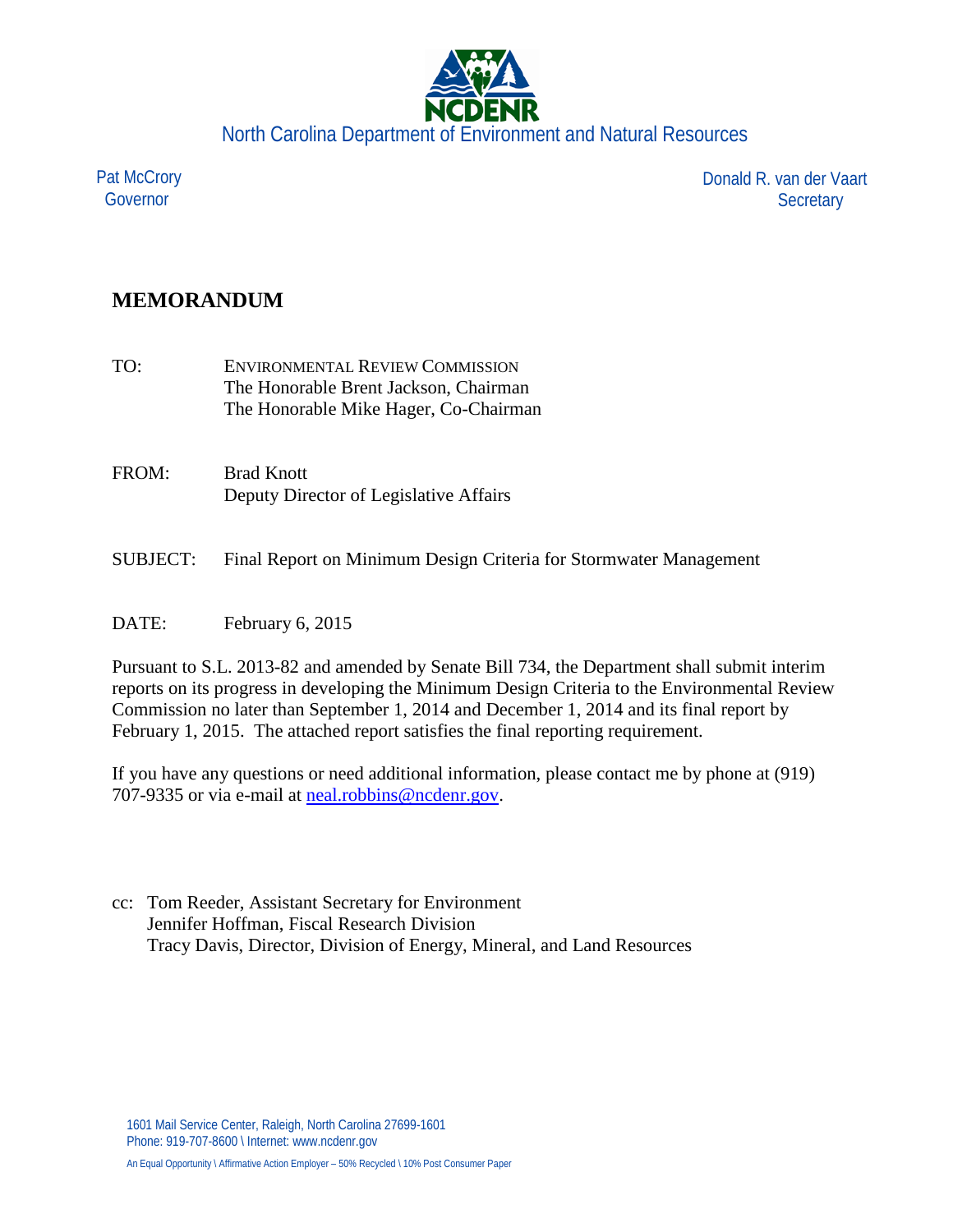# **NC Department of Environment and Natural Resources**

## **Division of Energy, Mineral, and Land Resources**

# **Final Report on the Development of Minimum Design Criteria for Stormwater Management Pursuant to the Requirements of S.L. 2013-82 and S.L 2014-120 February 1, 2015**

Since March 2014, the Minimum Design Criteria (MDC) Team has worked diligently to meet the regulatory requirements associated with Session Law 2013-82 (House Bill 480). This law requires DENR to convene a stakeholder team that includes industry experts, engineers, environmental consultants, faculty from the University of North Carolina and other stakeholders to develop MDC for stormwater management.

In summary, the Session Law 2013-82 tasks the MDC Team with the following:

- 1. To consult with DENR in developing MDCs that encompass all requirements for siting, design, construction and maintenance of stormwater BMPs. The MDCs shall be developed with the goal of generating state stormwater permits that comply with state water quality standards. DENR shall submit its recommendations to the Environmental Review Commission by September 1, 2014. (Session Law 2014-120 extended this deadline to February 1, 2015 with progress reports due to the ERC by September 1, 2014 and December 1, 2014)
- 2. To consult with the N.C. Environmental Management Commission (EMC) in developing a fast-track permitting process for issuing state stormwater permits without a technical review when all best management practices comply with all MDCs and the permit application is prepared by a qualified individual. The EMC shall adopt a fast-track permitting rule no later than July 1, 2016.

The MDC stakeholder team is comprised of 25 members who represent environmental consultants, the construction industry, local governments, university faculty, environmental groups, soil scientists, landscape architects, DOT and DENR. (See Appendix A for a list of team members.) The team has met for three to five hours once a month since March 2014 and has invested time between each meeting reading and preparing comments.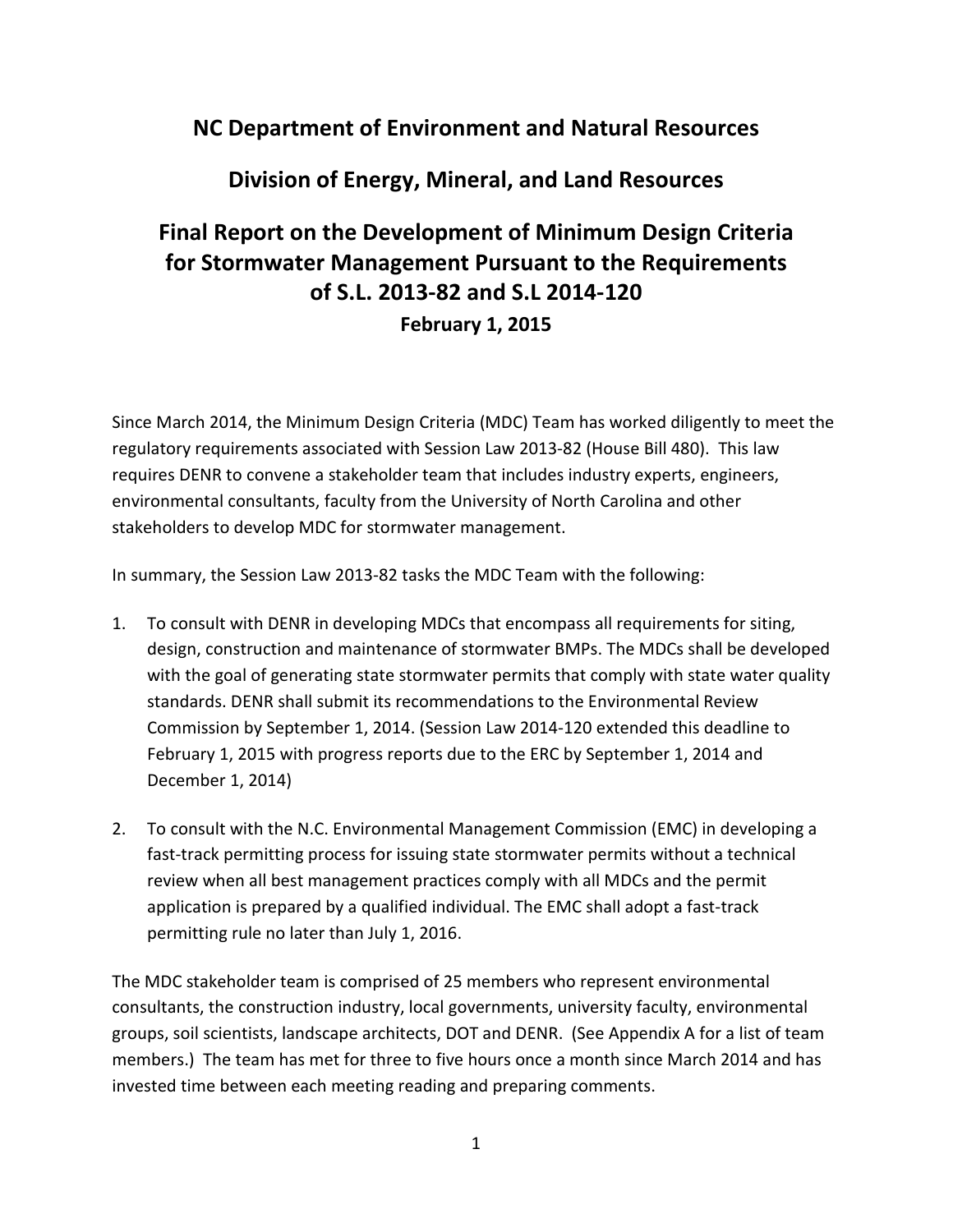Despite the broad composition of the team, team members have been successful in reaching consensus and it has been a great opportunity to review and update stormwater design standards with a diverse and knowledgeable group of experts. In many cases, the work products of the MDC Team remove outdated design standards that are no longer believed to protect water quality. The efforts of the MDC Team are documented on the MDC Team web site at: [http://portal.ncdenr.org/web/lr/state-stormwater/mdc-team.](http://portal.ncdenr.org/web/lr/state-stormwater/mdc-team)

## *Achievements of the MDC Team*

The first achievement of the MDC Team was the approval of a charter to establish procedures and protocols. The second was to define "Minimum Design Criteria" (MDC) and several other terms that clarify the role that a design practice might have in addressing water quality standards:

- *Minimum Design Criteria (MDC):* Design standards that must be met to ensure that a stormwater treatment system functions in perpetuity to protect water quality standards and achieves the pollutant removal rates associated with the system. The MDC apply to stormwater treatment systems regardless of the geographical location of the system, the stormwater program requirements to which it is subject or whether the system is being reviewed under the fast-track or regular review process. Additional supplemental design standards (described below) may also be implemented to address watershedspecific concerns. The design standards to be adhered by are to be based on state statute or NC Administrative Code.
- *Recommendation:* Design standards that the MDC Team considers to be a good idea but are not required by statute or rule to obtain a stormwater plan approval. Recommendations do not play any part in permitting decisions; they are just suggestions for designers to consider and use or discard as they deem appropriate.
- *Nutrient Design Criteria:* Supplemental design standards in addition to the MDC to increase the Total Nitrogen (TN) and Total Phosphorus (TP) pollutant removal rates associated with the device. Each nutrient design criteria will have an associated increase in TN and TP reduction for the device.
- *Bacteria Design Recommendation:* Supplemental design recommendations in addition to the MDC to optimize the device's effectiveness in reducing bacteria concentrations in stormwater. (Note: The larger design storm required for SA waters is one means for addressing removal of bacteria.)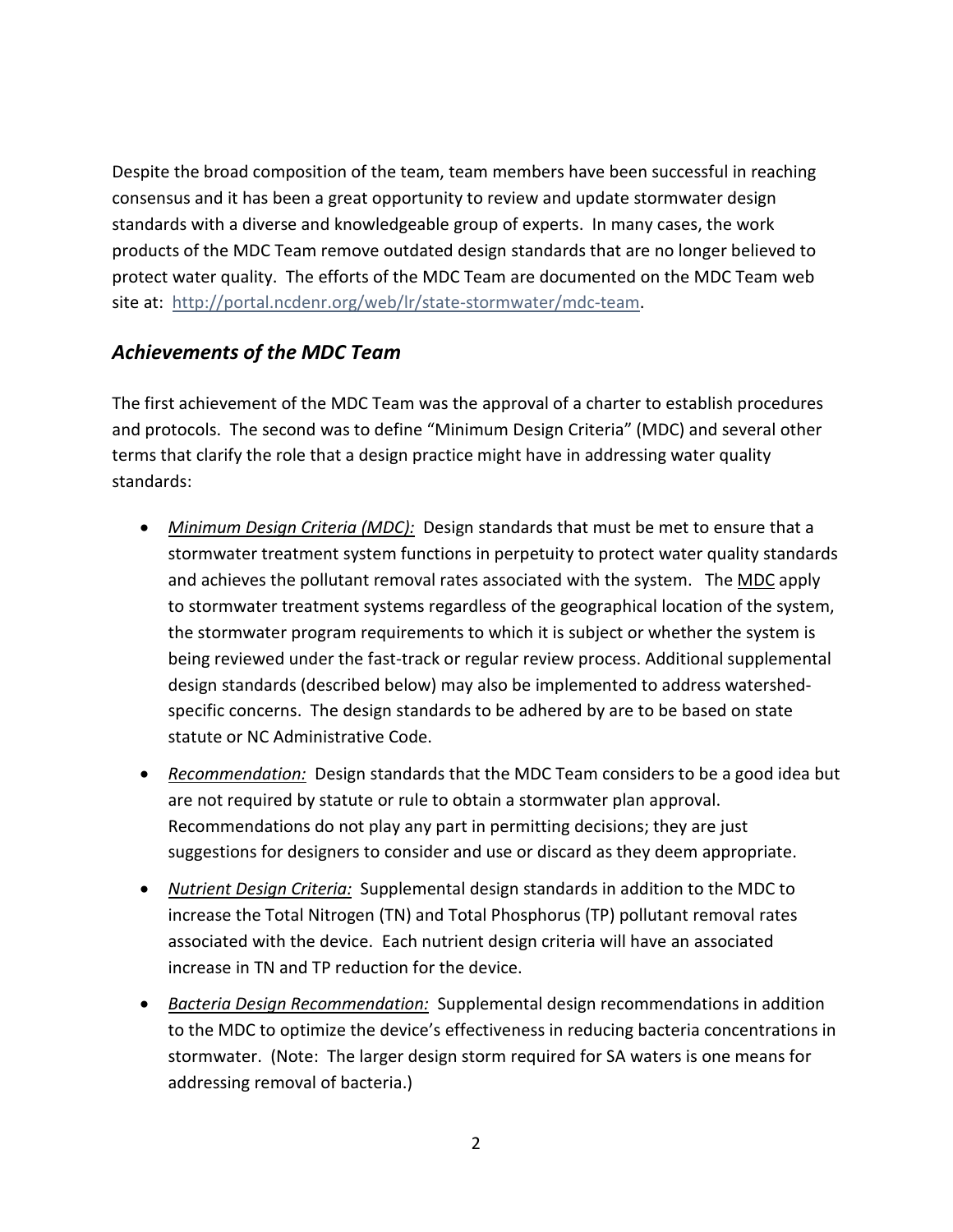• *Temperature Design Recommendation:* Supplemental design recommendations in addition to the MDC to optimize the device's effectiveness in reducing temperature impacts from stormwater.

The MDC Team has completed MDC for the following:

- General MDC for all Stormwater Control Measures
- Wet ponds
- Stormwater wetlands
- Infiltration systems
- Bioretention cells
- Level spreader-vegetated filter strips
- Sand filters
- Disconnected impervious surfaces
- Permeable pavement
- Rainwater Harvesting
- Green Roofs

The list of MDC is included in Appendix B.

#### *The Next Steps*

DEMLR staff is incorporating the MDC into two important products:

- Updates to the DENR Stormwater Guidance Manual so that it is consistent with the MDC developed by the MDC Team.
- Rule-making to codify the MDC into the 15A NCAC 2H .1000 rules, which govern the design, construction and maintenance requirements for stormwater control measures.

The MDC Team is aware of DEMLR's efforts to update the Stormwater Guidance Manual and the 15A NCAC 2H .1000 rules. Team members have been invited to provide input in both of these processes.

Beginning in February 2015, the MDC Team will commence with developing a fast-track permitting process for issuing state stormwater permits with a minimized technical review when all best management practices comply with all MDCs and the permit application is prepared and certifed by a qualified individual. As a part of this process, the team will also better define compliance with the stormwater regular review process to determine what the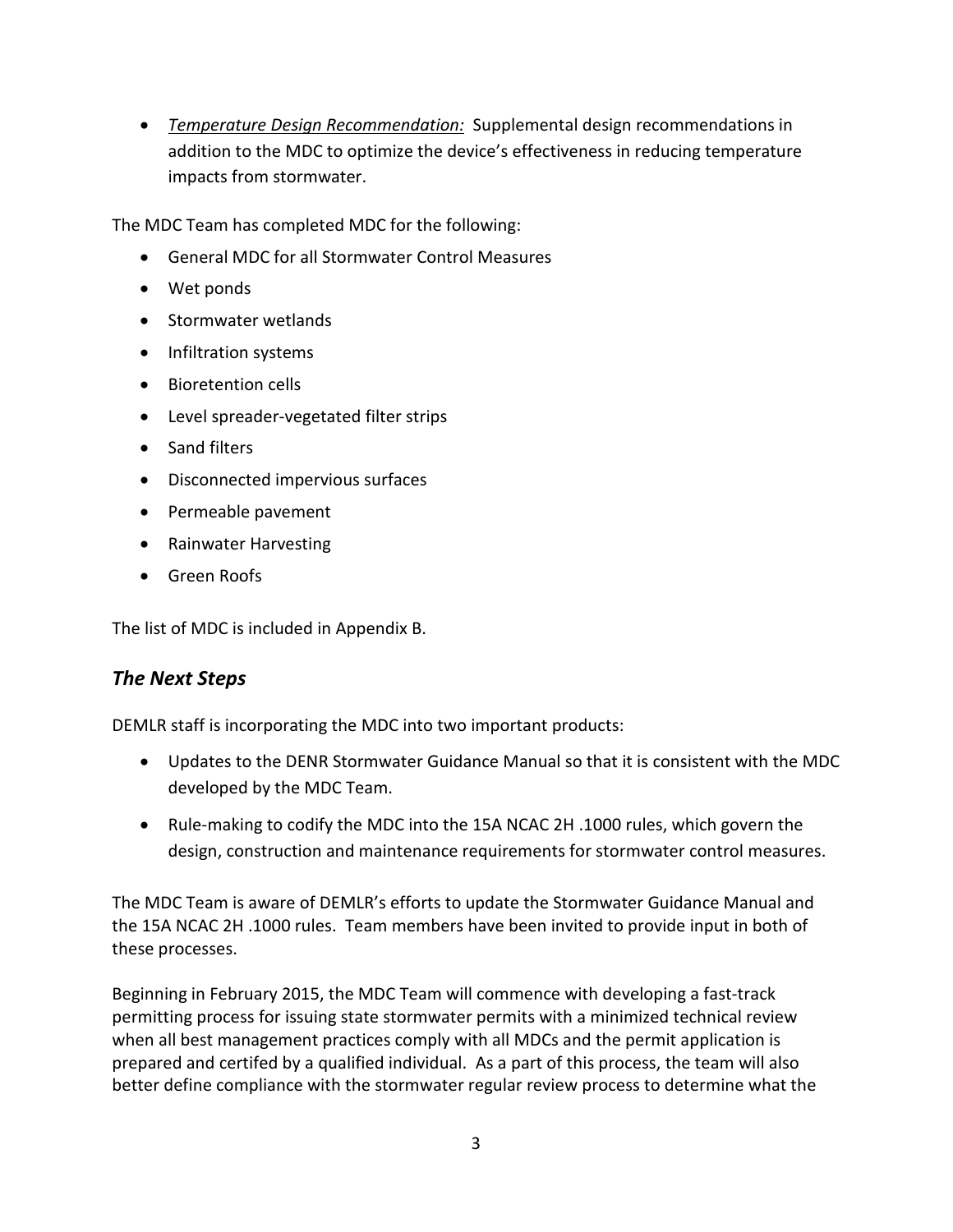baseline compliance requirements are and how these baseline requirements will be addressed in the fast-track process.

DEMLR staff have begun discussing the rule-making process with both the DENR rule-making coordinator as well as staff attorneys for the Rules Review Commission. Based on these discussions, staff have drafted the following rule-making process for the fast-track program:

| Jul 8, 2015    | WQC approves rule text                                |
|----------------|-------------------------------------------------------|
| Jul - Oct 2015 | DEMLR develops fiscal note                            |
| Nov 1, 2015    | OSBM certifies fiscal note                            |
| Nov 12, 2015   | WQC (30 day wavier) / EMC approves rule & fiscal note |
| Nov 20, 2015   | DEMLR's files rule & fiscal note in Register          |
| Dec 15, 2015   | Comment period begins (hearing after 12/29)           |
| Feb 16, 2016   | Comment period ends                                   |
| June 2016.     | WQC (30 day waiver) / EMC adopts rule                 |
|                |                                                       |

DEMLR staff presented the progress of the MDC to the EMC's Water Quality Committee on November 12, 2014, so they are aware of the process and the proposed timeframe for rulemaking.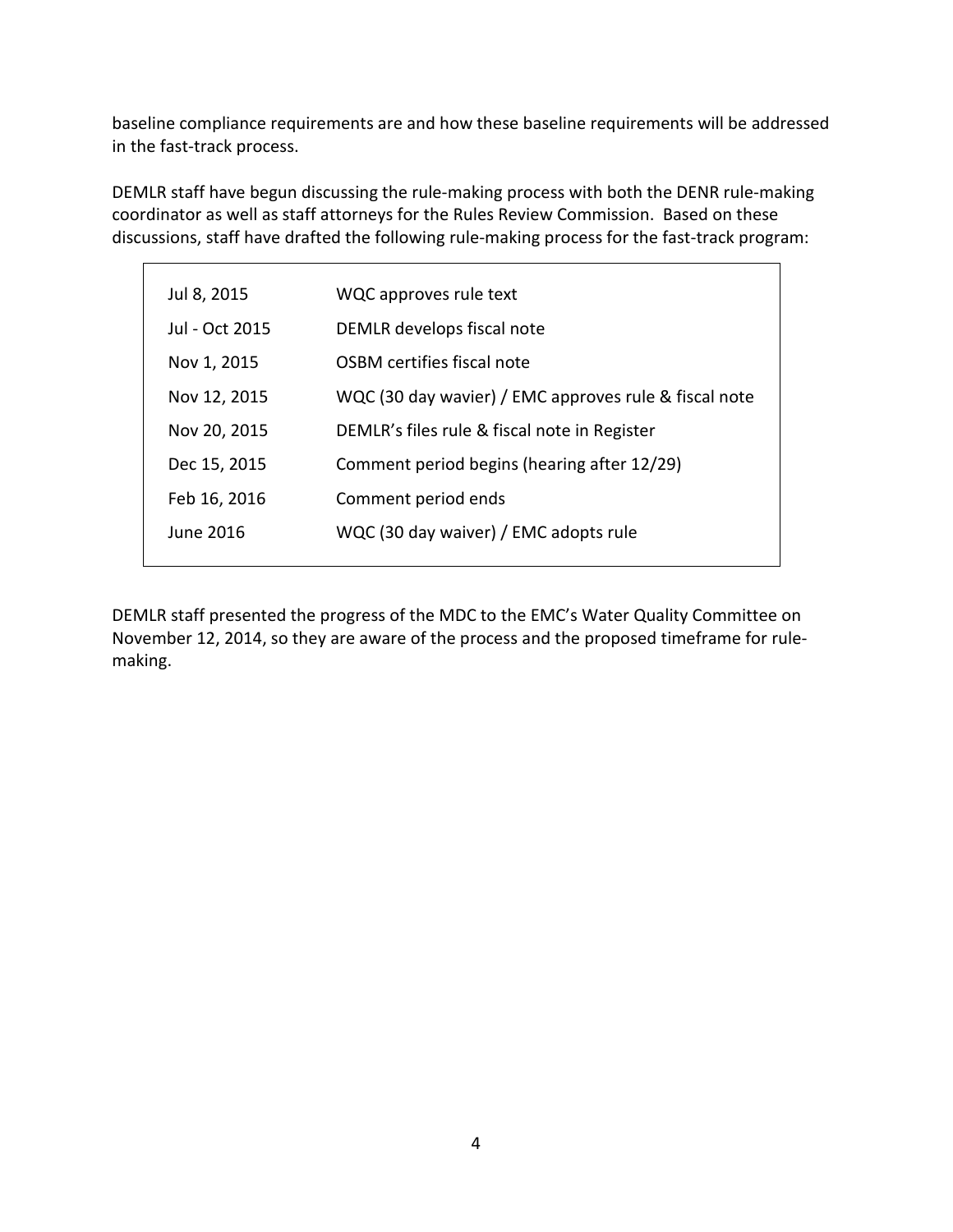| Name                    | Group        | <b>Company / Representing</b>                                | Phone                                        | email                              |
|-------------------------|--------------|--------------------------------------------------------------|----------------------------------------------|------------------------------------|
| Marc Houle, PE          | Eng          | Yarbrough Williams & Houle Inc.                              | (704) 556-1990                               | march@y-wh.com                     |
|                         |              |                                                              | (704) 361-3524                               |                                    |
| <b>Cameron Moore</b>    | Eng          | <b>Business Alliance for a Sound</b><br>Economy              | (910) 799.2611                               | cameron@wilmhba.com                |
| Ronald Horvath, PE      | Eng          | <b>Horvath Associates</b>                                    | (919) 490-4990                               | ron.horvath@horvathassociates.com  |
| Tim Clinkscales, PE     | Eng          | Paramounte Engineering                                       | (910) 791-6707                               | tclinkscales@paramounte-eng.com    |
| Hunter Freeman, PE      | Eng          | Withers & Ravenel                                            | (919) 469-3340                               | hfreeman@withersravenel.com        |
| Mike Gallant, PE        | Eng          | Michael C. Gallant, PE                                       | (910) 448-1046                               | gallantmc@yahoo.com                |
| Tom Murray, PE          | Eng          | W.K. Dickson & Co., Inc. & PENC                              | (919) 782-0495                               | tmurray@wkdickson.com              |
| JD Solomon, PE          | Eng          | CH2M Hill                                                    | (919) 760-4099                               | JD.Solomon@CH2M.com                |
| Rob Weintraub           | <b>HBA</b>   | Home Builders Association                                    | (919) 291-2213                               | amenitydeveloper@gmail.com         |
| Jonathan Bivens, PE     | Con          | S. T. Wooten Corporation                                     | (252) 291-5165                               | jonathan@stwcorp.com               |
| Derek Pielech, PE       | LG           | City of Wilmington                                           | (910) 341-5818                               | derek.pielech@wilmingtonnc.gov     |
| Virginia Spillman, PE   | LG           | City of Greensboro                                           | (336) 373-2055                               | claudia.spillman@greensboro-nc.gov |
| Robert Patterson,<br>PE | LG           | Town of Morrisville                                          | (919) 463-6216                               | RPatterson@townofmorrisville.org   |
| Mike MacIntyre, PE      | LG           | Charlotte-Mecklenburg Storm<br><b>Water Services</b>         | (704) 432-5570                               | mmacintyre@ci.charlotte.nc.us      |
| <b>Todd Miller</b>      | Env          | N.C. Coastal Federation                                      | (252) 393-8185                               | toddm@nccoast.org                  |
| Peter Raab              | Env          | <b>American Rivers</b>                                       | $(919) 682 - 3500$ (o)                       | praabe@americanrivers.org          |
| Larry Ragland           | LA           | <b>NcNeely Associates</b>                                    | (919) 782-<br>9677x103<br>(919) 935-1029 (c) | larry@mcneelyassociates.com        |
| Dr. Bill Hunt, PE       | Ac           | NCSU - Dept of Biological and<br>Agricultural Engineering,   | (919) 515-6751                               | wfhunt@ncsu.edu                    |
| Dr. Eban Bean, PE       | Ac           | <b>East Carolina University</b><br>Department of Engineering | (252) 328-9722                               | beaneb@ecu.edu                     |
| Brian Lipscomb, PE      | <b>DOT</b>   | <b>NCDOT Hydraulics Unit</b>                                 | (919) 707-6735                               | blipscomb@ncdot.gov                |
| Joseph Hinton,          | Soil         | <b>ECS Carolinas, LL</b>                                     | (336) 856-7150                               | jhinton@ecslimited.com             |
| Boyd DeVane             | <b>DWR</b>   | Webscape Unit                                                | (919) 807-6375                               | boyd.devane@ncdenr.gov             |
| Linda Lewis             | <b>DEMLR</b> | Stormwater Program, Regional                                 | (910) 796-7343                               | linda.lewis@ncdenr.gov             |
| <b>Bradley Bennett</b>  | <b>DEMLR</b> | Stormwater Program, Central                                  | (919) 807-6378                               | bradley.bennett@ncdenr.gov         |
| Annette Lucas, PE       | <b>DEMLR</b> | Stormwater Program                                           | (919) 807-6381                               | annette.lucas@ncdenr.gov           |

# *Appendix A: MDC Team Membershi[p](http://portal.ncdenr.org/c/document_library/get_file?uuid=bed416a3-ddd0-4ea7-9b91-0a484df2e561&groupId=38334)*

Eng = Engineering/design community HBA = Home Builder's Association

Con = Construction LG = Local government

Env = Environmental Group<br>  $AC = Academia$ <br>  $Soil = Soli Scientifici Science$ 

Ac = Academia Soil = Soil = Soil Scientist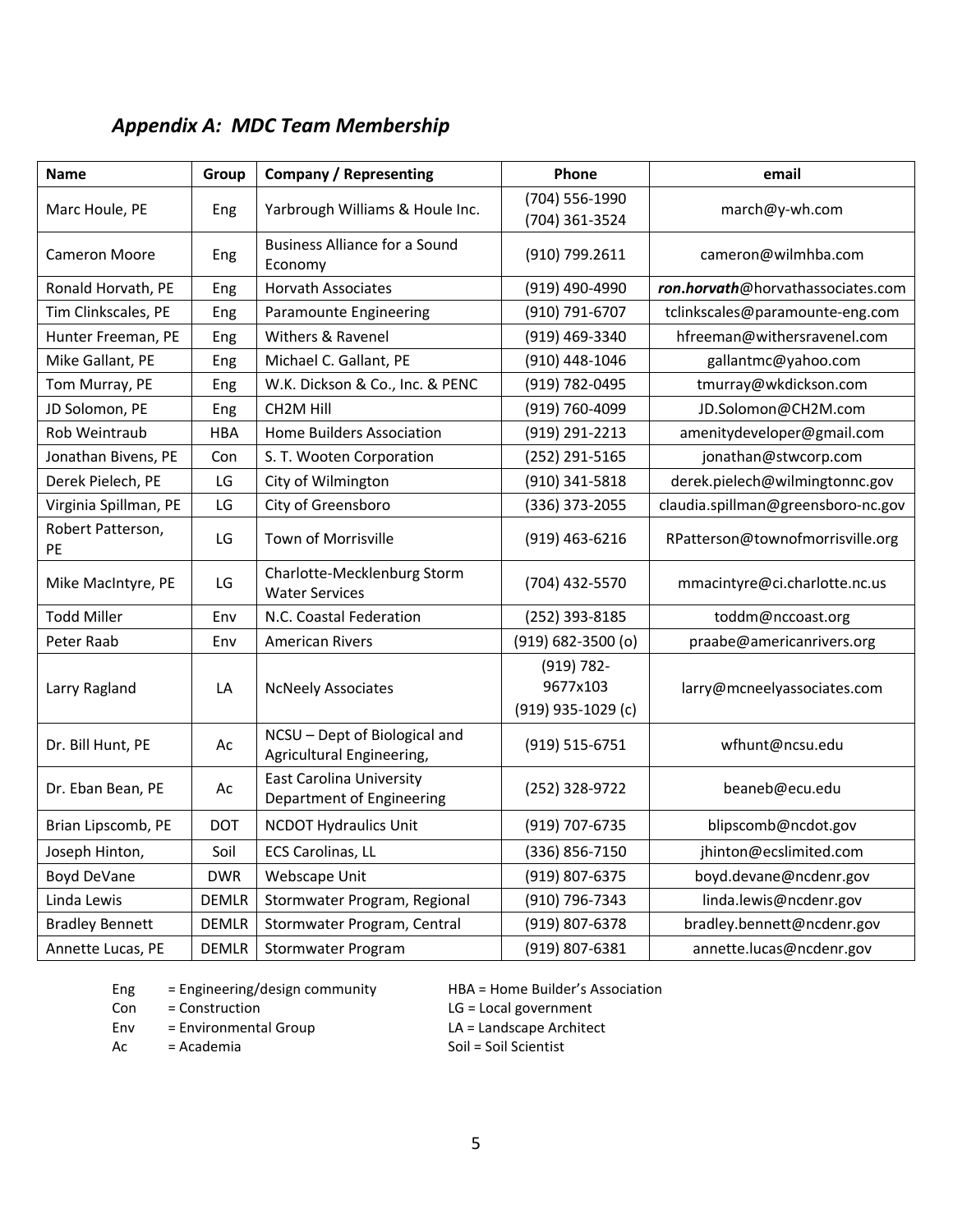## *Appendix B: Completed Minimum Design Criteria*

## **GENERAL MDC FOR ALL STORMWATER CONTROL MEASURES (SCMs):**

- (1) SIZING. The required treatment volume shall take into account the runoff at the ultimate build-out potential from all surfaces draining to the system. Drainage from off-site areas may be bypassed.
- (2) REQUIRED TREATMENT VOLUME. The required treatment volume for a development shall be calculated using one of the following methods:
	- i. The post-development runoff volume computed using the Simple Method with a design storm depth of, the 1-year, 24-hour storm in SA waters, 1.5" in Coastal Counties and 1.0" elsewhere;
	- ii. The difference between pre- and post-development runoff volume computed using the Natural Resources Conservation Service (NRCS) Curve Number Method with a design storm depth of the 1-year, 24-hour storm in SA waters and the  $90<sup>th</sup>$ percentile storm depth elsewhere; or
	- iii. Another engineering method if it is demonstrated to provide equivalent protection as (i) and (ii) above.
- (3) SHWT. SCMs shall not include an outlet structure that is set more than six inches below the SHWT unless it can be demonstrated that the device will not dewater waters of the state and that the design volume of the SCM will not be compromised by groundwater inflow.
- (4) CONTAMINATED SOILS. SCMs that infiltrate stormwater shall not be located on or in areas with currently contaminated soils.
- (5) SEPTIC DRAINFIELD: SCMs shall not be sited in the initial septic drainfield or in the designated repair area.
- (5) SIDE SLOPES. Side slopes stabilized with vegetative cover shall be no steeper than 3:1 (horizontal to vertical). Retaining walls or hardened slopes may be steeper than 3:1. Steeper vegetated slopes may be considered on a case-by-case basis provided that the applicant demonstrates that the soils and vegetation will remain stable in perpetuity.
- (6) EROSION PROTECTION. The areas receiving flow from the inlet and outlet devices shall be protected from erosion resulting from stormwater discharges.
- (7) EXCESS FLOWS. SCMs shall include an overflow or bypass device for inflow volumes in excess of the design volume, or, if applicable, the peak attenuation volume.
- (8) DRAWDOWN DEVICES. All drawdown devices shall be designed to prevent clogging.
- (9) DEWATERING. SCMs shall be designed with a device to draw down any water that is designed to pond water or that has the potential to pond water if soil media becomes clogged.
- (10) CLEAN OUT AFTER CONSTRUCTION. SCMs impacted by sedimentation and erosion control during the construction phase shall be cleaned out and converted to their approved design state.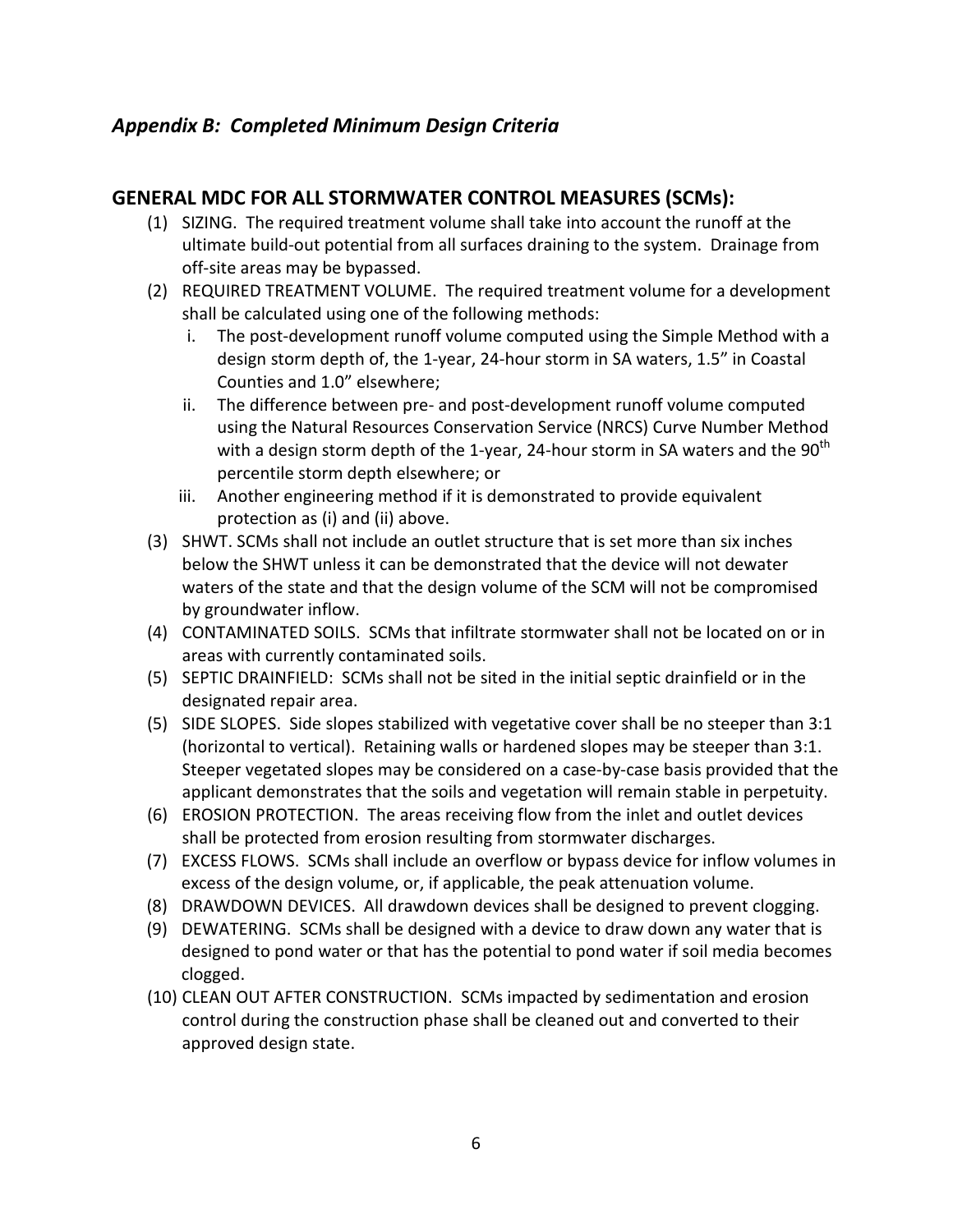- (11) COMPLIANCE WITH OTHER APPLICABLE REGULATORY PROGRAMS. Siting and design of SCMs shall comply with all applicable requirements under General Statutes 143- 214.1, 143-214.7, and 143-215.3(a)(1).
- (12) EASEMENTS. All SCMs except for those located on single family lots shall be located in recorded easements and shall have recorded access easements to the nearest public right-of-way. These easements shall be granted in favor of the party responsible for operating and maintaining the stormwater management system. On residential lots, the plat shall include a note that an SCM will be used on the property with a typical detail attached.
- (13)OPERATION AND MAINTENANCE. An operation and maintenance (O&M) plan shall be provided for every SCM. An O&M plan shall cover all SCM components, including the perimeter of the device, inlet structure, pretreatment measures, main treatment area, outlet structure, vegetation, and discharge point. An O&M plan shall indicate the steps that shall be taken and who shall be responsible for restoring a stormwater system to design specification if a failure occurs. O&M plans shall include an acknowledgment by the responsible party and shall be signed and notarized. O&M plans shall be recorded on the plat.

#### **MDC FOR INFILTRATION SYSTEMS:**

- (1) SEPARATION FROM THE SHWT. The bottom of infiltration systems shall be a minimum of two feet above the SHWT. However, the separation can be relaxed to one foot if the applicant proves that the water table will subside to its pre-storm elevation in five days or less.
- (2) SOIL SUBGRADE SURFACE. The surface of the soil subgrade shall have a slope of less than or equal to two percent (level). Terraces and baffles may be installed to achieve a level subgrade.
- (3) PRETREATMENT. Pretreatment devices shall be provided to prevent clogging, except for stormwater conveyed from a rooftop. Pretreatment devices may include measures such as sumps in catch basins, gravel verges, screens on patio drains, filters, filter strips, grassed swales and forebays.
- (4) DRAW DOWN TIME AND SOIL INVESTIGATION. Infiltration systems shall be designed to completely dewater the design volume to the bottom of the infiltration device within 72 hours. A site-specific soil investigation shall be performed to establish the hydraulic properties and characteristics of the area in which the infiltration device will be sited.
- (5) PLACEMENT OF INFILTRATION MEDIA. In-situ soils may be removed and replaced with infiltration media or infiltration media may be placed on top of in-situ soils if the applicant demonstrates that the modified soil profile allows for drainage of the design volume within 72 hours.
- (6) OBSERVATION WELL. For infiltration devices located under the ground surface, a minimum of one inspection port shall be provided. Observation wells shall be capped.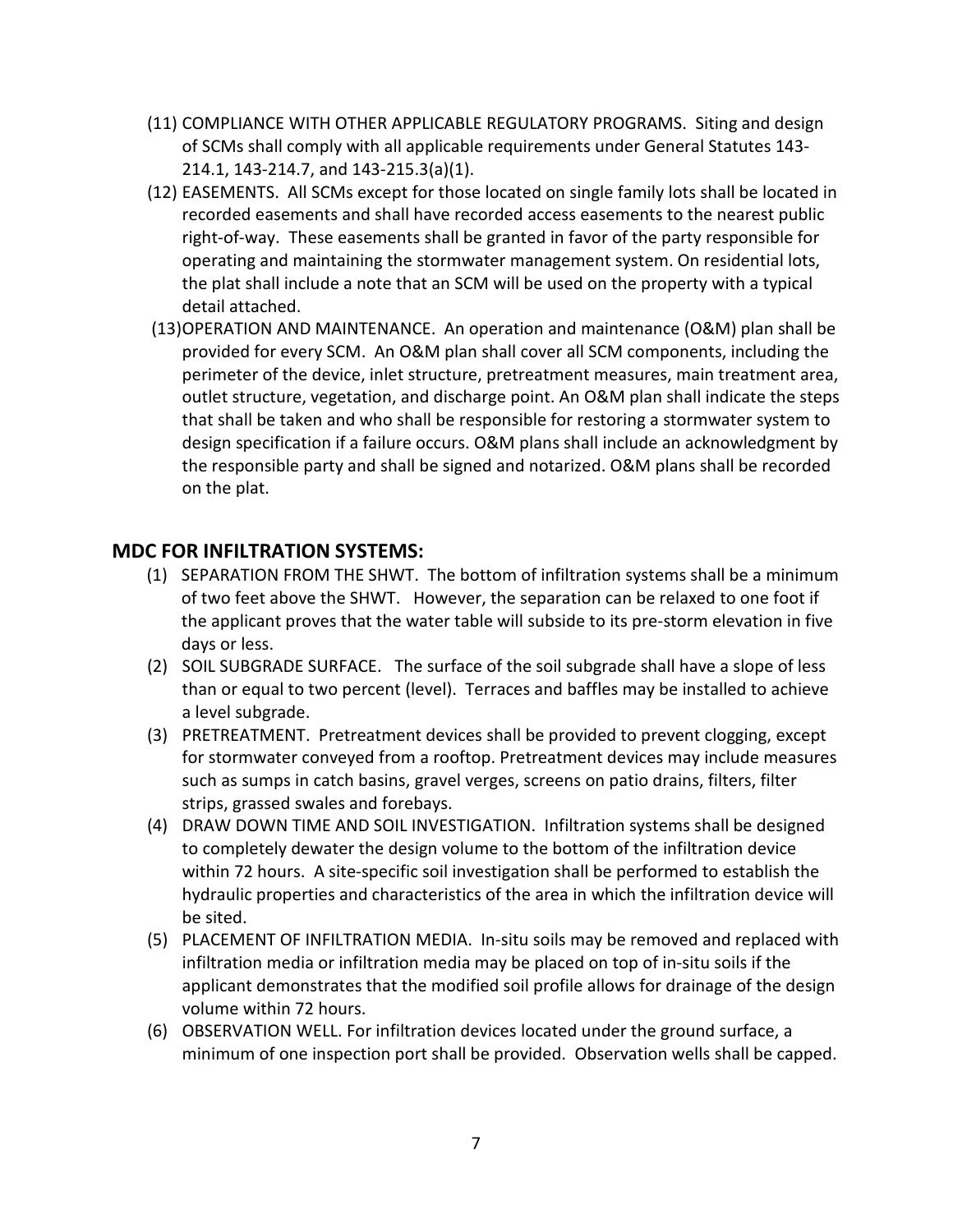#### **MDC FOR BIORETENTION CELLS:**

- (1) SEPARATION FROM THE SHWT. The bottom of bioretention cells shall be a minimum of two feet above the SHWT. However, the separation can be relaxed to one foot when the applicant can prove that the water table will subside to its pre-storm elevation in five days or less.
- (2) MAXIMUM PONDING DEPTH FOR DESIGN VOLUME. The maximum ponding depth for the design volume shall be 12 inches above the planting surface.
- (3) PEAK ATTENUATION DEPTH. Bioretention cells may store peak attenuation volume at a depth of up to 24 inches above the planting surface. The peak attenuation outlet shall be a maximum of 18 inches above the planting surface.
- (4) MEDIA DEPTH. The minimum depth of the media depends on the design and the receiving stream of the cell as follows:
	- i. Grassed cells with no internal water storage if the receiving water is class B, C, SB or SC with no supplementary classification: 18 inches;
	- ii. All other grassed cells with no internal water storage: 24 inches; or
	- iii. All tree/shrub cells and grassed cells with internal water storage: 36 inches.
- (5) MEDIA MIX. The media shall be a homogeneous soil mix with approximate volumes of: 75 to 85 percent medium to coarse washed sand (ASTM C33), 10 percent fines (silt and clay), and 5 to 15 percent organic matter (such as pine bark fines). If total nitrogen is the target pollutant, it is recommended to use 10 to 15 percent fines in the media mix.
- (6) MEDIA P-INDEX. The phosphorus index (P-index) for the media shall not exceed 30 in NSW waters and shall not exceed 50 elsewhere.
- (7) NO MECHANICAL COMPACTION. The media shall not be mechanically compacted. It is recommended to either water it or walk on it as it is placed.
- (8) MAINTENANCE OF MEDIA. The bioretention cell shall be maintained in a manner that results in a drawdown of at least one inch per hour at the planting surface.
- (9) PLANTING PLAN. The planting plan shall be designed to achieve 50 percent coverage with either canopy, ground cover, or a combination of canopy and ground cover at five years after planting. If sod is used, then it shall be a non-clumping, deep-rooted species.
- (10) UNDERDRAIN. An underdrain with internal water storage shall be installed unless it can be demonstrated that the in-situ soil infiltration rate is two inches per hour or greater immediately prior to the initial placement of the media. The internal water storage zone shall extend to a minimum of 18 inches below the planting surface.
- (11) MULCH. For tree/shrub bioretention cells, double or triple shredded hardwood mulch shall be used for the portion of the cell that will be inundated. Mulch shall be uniformly placed two to four inches deep.
- (12) CLEAN-OUT PIPES. At least one clean-out pipe shall be provided on each underdrain line. Clean out pipes shall be capped.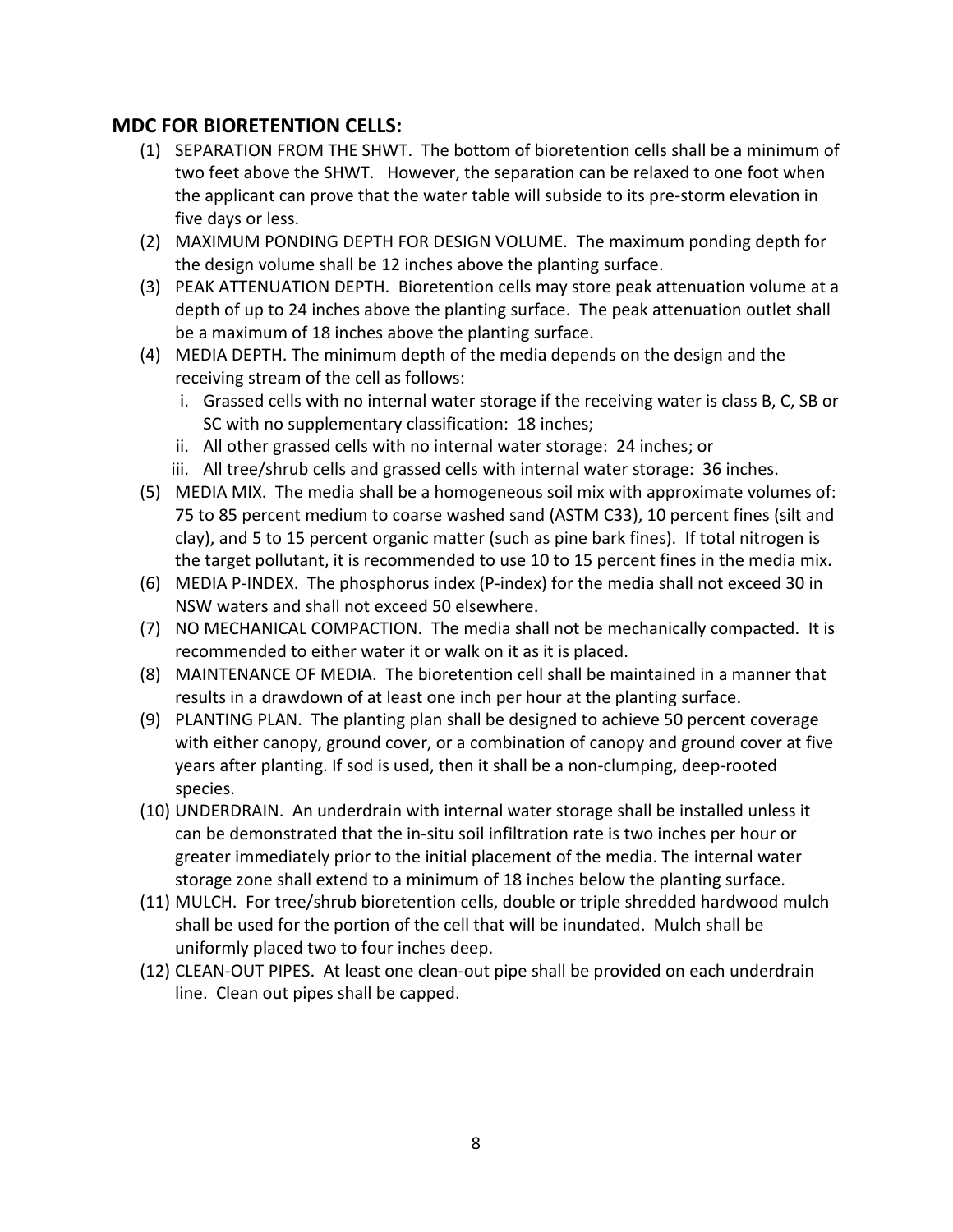#### **MDC FOR WET PONDS:**

- (1) PERMANENT POOL SURFACE AREA AND VOLUME. The permanent pool shall be sized using either:
	- i. The Hydraulic Retention Time (HRT) Method;
	- ii. The SA/DA and Average Depth Method; or
	- iii. Another engineering method if it is demonstrated to provide equivalent protection.
- (2) PERMANENT POOL DEPTH. The minimum depth of the permanent pool above the sediment storage elevation shall be three feet. The maximum depth of the permanent pool shall be 20 feet.
- (3) SEDIMENT STORAGE. The forebay and main pool shall have a minimum sediment storage depth of six inches.
- (4) LOCATION OF INLET AND OUTLET STRUCTURES. The inlet and outlet structures shall be located in a manner that avoids short circuiting.
- (5) PRETREATMENT. A forebay shall be included; its volume shall be approximately 20 percent of the total permanent pool volume, leaving approximately 80 percent of the volume in the main pool. The water flowing over or through the separation structure shall be at a non-erosive velocity.
- (6) VEGETATED SHELF. The pond shall be designed to provide for a vegetative shelf around the perimeter of the basin. This shelf shall be no steeper than 6:1 (horizontal to vertical) and shall consist of native vegetation. The minimum width shall be six feet.
- (7) DRAWDOWN TIME. The design volume shall draw down to the permanent pool level between two and five days.
- (8) DISCHARGE RATE. The pond shall discharge the storage volume at a rate equal to or less than the predevelopment discharge rate for the one-year, 24-hour storm. (Note the MDC team is still investigating this issue.)
- (9) FOUNTAINS. Fountains shall be designed such that they do not resuspend sediment or cause erosion in the pond.
- (10) TRASH RACK. A trash rack or other device shall be provided to prevent large debris from entering the outlet system.
- (11) VEGETATION. The following criteria apply to vegetation in and around the wet pond (Note: The MDC Team is still studying this item.):
	- i. Trees and woody shrubs shall not be planted on the dam structure;
	- ii. Wet ponds should incorporate a minimum of three diverse species of herbaceous vegetation on the vegetated shelf;
	- iii. A minimum of 50 plants per 200 square feet of shelf area shall be planted;
	- iv. Turf grass shall be provided on the tops of berms and on the exterior slopes of containment berms; and
	- v. Weeping love grass shall not be used on the vegetated side slopes because it does not provide long-term slope stabilization.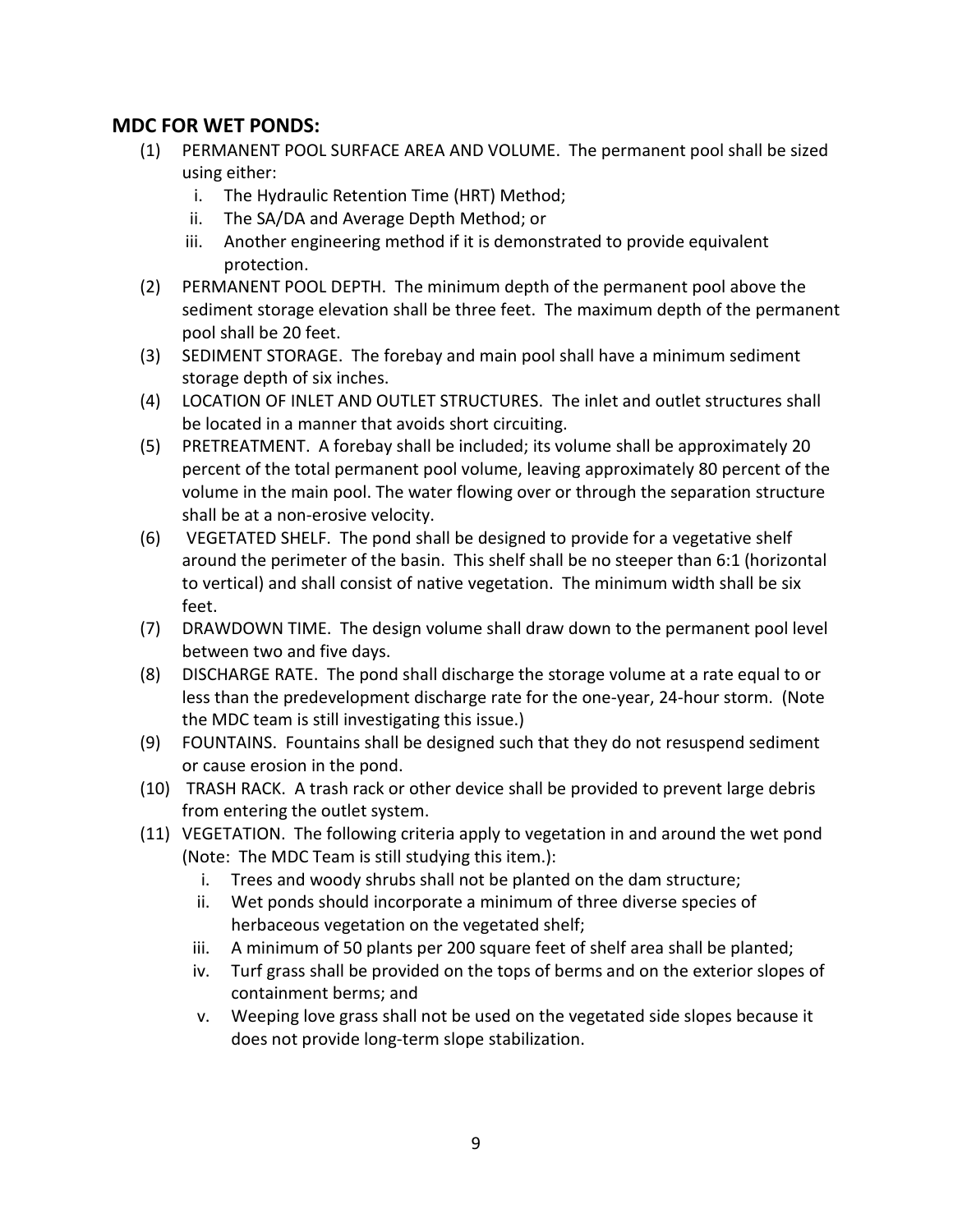### **MDC FOR STORMWATER WETLANDS:**

- (1) TEMPORARY PONDING DEPTH AND SURFACE AREA. The ponding depth for the design volume shall be 15 inches above the permanent pool. The surface area of the wetland is based on the surface area at the designed temporary pool elevation. The surface area shall be sized sufficiently to limit the ponding depth to 15 inches.
- (2) PEAK ATTENUATION DEPTH. The wetland may be designed to temporarily pond peak attenuation volume at a depth exceeding 15 inches.
- (3) SOIL AMENDMENTS. The pH, compaction and other attributes of the first 12 inches depth of the soil shall be adjusted if necessary to promote plant establishment and growth.
- (4) LOCATION OF INLET AND OUTLET STRUCTURES. The inlet and outlet structures shall be located in a manner that avoids short circuiting.
- (5) FOREBAY. A forebay shall be provided at the inlet to the stormwater wetland. The forebay shall comprise approximately 10 to 15 percent of the wetland surface area as measured at the temporary pool elevation. The forebay shall be 24 to 40 inches in depth with respect to the permanent pool. The forebay entrance shall be deeper than the exit.
- (6) NON-FOREBAY DEEP POOLS. Deep pools shall be provided throughout the wetland. A deep pool shall be located adjacent to the outlet structure to prevent clogging. The non-forebay deep pools shall comprise 5 to 15 percent of the wetland surface area and shall be designed to retain water between storm events. The minimum depth of a deep pool at its deepest point is 18 inches below the top of the permanent pool.
- (7) SHALLOW WATER ZONE. The shallow water zone shall be zero to nine inches deep with respect to the permanent pool and shall comprise approximately 40 percent of the wetland surface area. It is recommended to only plant the six to nine inch depth range if there is an adjustable outlet structure to keep the permanent pool at a lower depth during the first year.
- (8) TEMPORARY INUNDATION ZONE. The temporary inundation zone shall be between 0 and 15 inches above the permanent pool elevation. The temporary inundation zones shall comprise approximately 30 to 45 percent of the surface area of the stormwater wetland.
- (9) DRAWDOWN TIME. The design volume shall draw down to the permanent pool level between two and five days.
- (10) DISCHARGE RATE. The wetland shall discharge the storage volume at a rate equal to or less than the predevelopment discharge rate for the one-year, 24-hour storm. (Note: The MDC Team is still studying this item.)
- (11) LANDSCAPING PLAN. A landscape plan prepared by a qualified design professional licensed in North Carolina shall be provided. The landscaping plan shall include the following:
	- i. Delineation of planting zones;
	- ii. Plant layout with species names and locations; and
	- iii. Total number and sizes of all plant species.
- (12) SHALLOW WATER PLANTINGS. The shallow water zone shall be planted at a minimum density of 50 herbaceous plants per 200 square feet (equivalent to 2 foot on center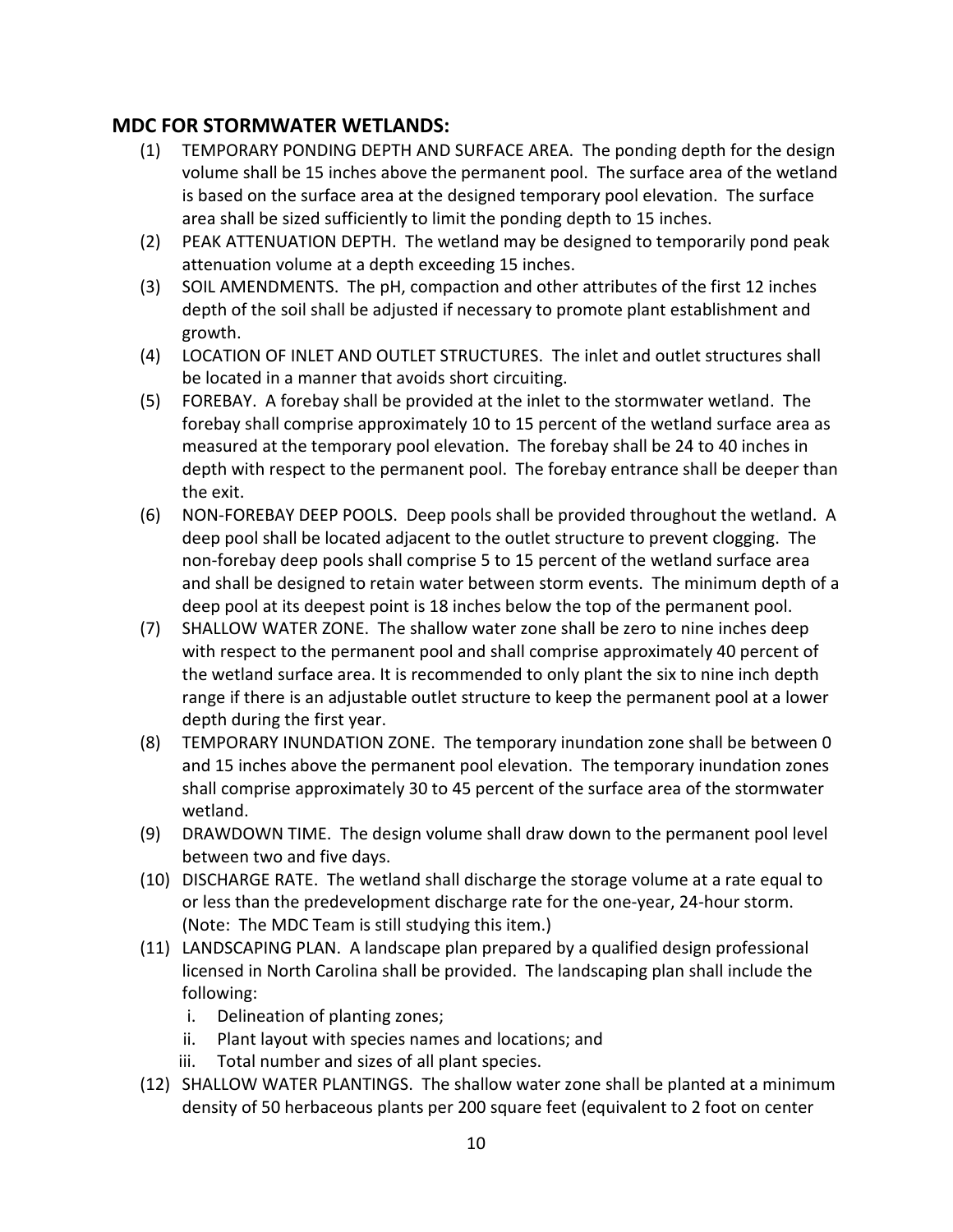spacing). A biodegradable mat is recommended to hold the plantings in place. (Note: The MDC Team is still studying this item.)

- (13) TEMPORARY INUNDATION ZONE PLANTINGS. The temporary inundation zone shall be planted according to one of the following options (Note: The MDC Team is still studying this item.):
	- i. 50 herbaceous plants per 200 square feet (equivalent to 2 foot on center spacing);
	- ii. 8 shrubs per 200 square feet (equivalent to 5 foot on center spacing); or
	- iii. One tree and 40 grass-like herbaceous plants per 100 square feet.
- (14) VEGETATION. The following requirements apply to vegetation:
	- i. Trees and woody shrubs shall not be planted on the dam structure;
	- ii. Cattails shall not be planted;
	- iii. Turf grass shall be provided on the tops of berms and on the exterior slopes of dams; and
	- iv. Weeping love grass shall not be planted on vegetated side slopes.
- (15) TRASH RACK. A trash rack or other device to trap debris shall be provided on piped outlet structures.

#### **MDC FOR LEVEL SPREADER-FILTER STRIPS**

- (1) LEVEL SPREADER LENGTH. The level spreader shall be ten feet in length per cubic feet per second of stormwater flow that is directed to it. A level spreader that receives flow directly from the drainage area shall be sized based on the flow rate during the 0.75 inch per hour storm, with a flow bypass system for larger storm events. A level spreader that receives flow from an SCM shall be sized based on the draw down rate of the design volume, with a flow bypass for larger storm events. A flow bypass system is not needed if the level spreader is sized to handle the flow during 10-year storm event.
- (2) BLIND SWALE. Immediately upslope of the level spreader, there shall be a blind swale or other method of ponding water. The blind swale shall be designed to provide for uniform overtopping of the level spreader.
- (3) LEVEL SPREADER SPECIFICATIONS. The lip of the level spreader shall be at a uniform elevation with a construction tolerance of plus or minus ¼" at any point along its length. The level spreader shall be constructed of concrete or other stable material.
- (4) LEVEL SPREADER SHAPE. The level spreader shall be straight or convex.
- (5) TRANSITION ZONE. Immediately downslope of the level spreader, there shall be a one to three inch drop followed by an area that is protected against erosion via aggregate or high performance turf reinforcement matting. The minimum width of this protected area is 12 inches.
- (6) MINIMUM WIDTH OF THE FILTER STRIP. The minimum width measured perpendicular to the level spreader lip of the filter strip shall be 30 feet.
- (7) NO DRAWS OR CHANNELS IN THE FILTER STRIP. The filter strip shall not contain draws or channels.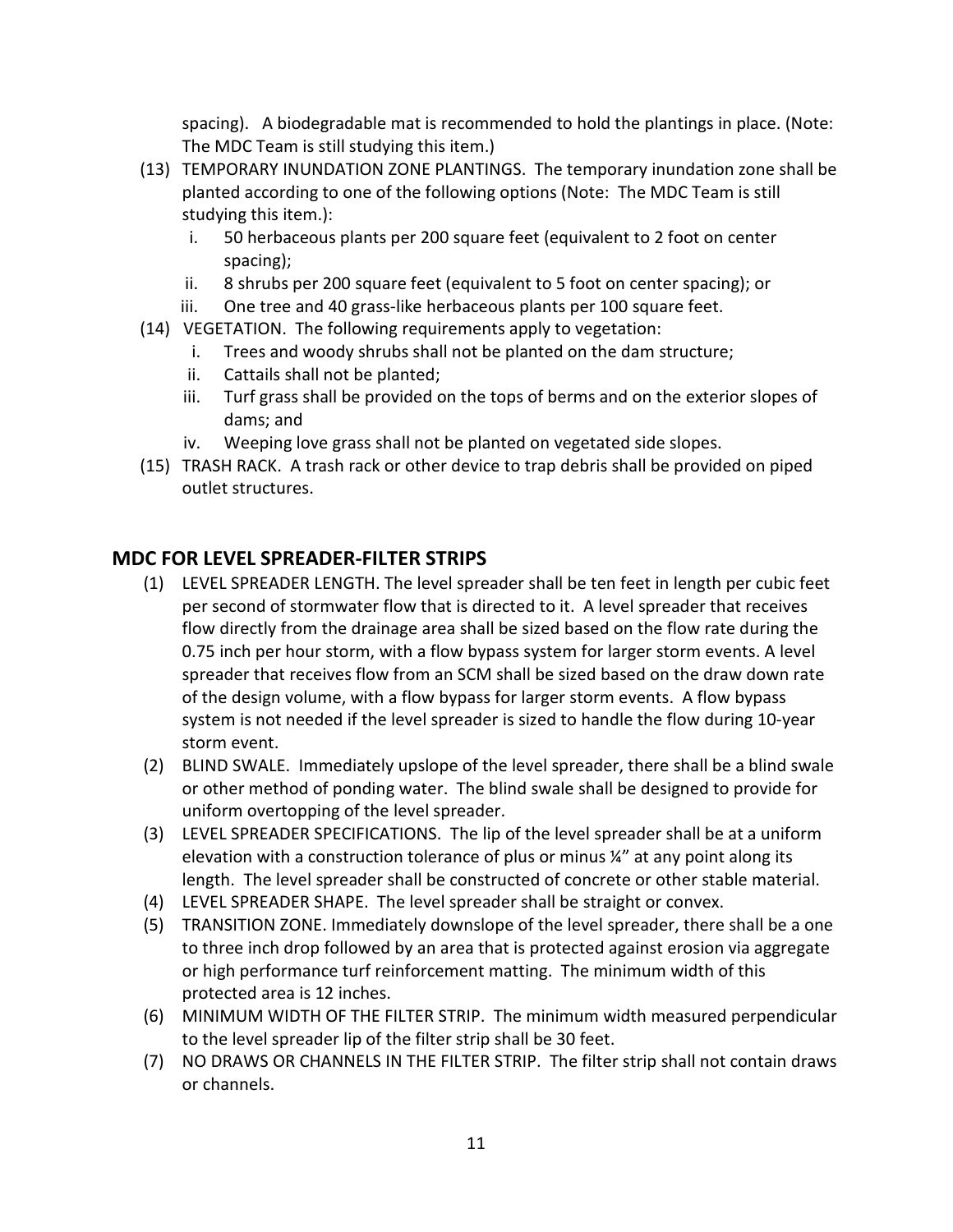(8) FILTER STRIP SPECIFICATIONS. Filter strips shall be graded with a uniform transverse slope of eight percent or less. The pH, compaction and other attributes of the first 12 inches of the soil shall be adjusted if necessary to promote plant establishment and growth. The filter strip and side slopes shall be planted with non-clumping, deeprooted grass sod.

#### **MDC FOR PERMEABLE PAVEMENT**

- (1) SHWT REQUIREMENTS FOR INFILTRATING PAVEMENT SYSTEMS. The soil subgrade surface for permeable pavement designed for infiltration shall be a minimum of two feet above the SHWT. However, the separation can be relaxed to one foot when the applicant can prove that the water table will subside to its pre-storm elevation in five days or less.
- (2) SHWT REQUIREMENTS FOR DETENTION PAVEMENT SYSTEMS. The soil subgrade surface for permeable pavement designed for detention shall be a minimum of one foot above the SHWT.
- (3) SOIL SUBGRADE SURFACE. The soil subgrade surface shall have a slope of less than or equal to two percent (level).
- (4) STONE BASE. Washed aggregate base materials shall be used.
- (5) PAVEMENT SURFACE. The proposed pavement surface shall have a demonstrated infiltration rate of at least 50 inches per hour using a head less than or equal to 4 inches.
- (6) RUNOFF FROM ADJACENT BUA. Permeable pavement may be designed to receive runoff from other BUA at a ratio of 1:1 of additional BUA to permeable pavement area. Screened rooftop runoff shall not be subject to the 1:1 loading limitation.
- (7) RUNOFF FROM ADJACENT PERVIOUS AREAS. Runoff from adjacent pervious areas shall be prevented from reaching the permeable pavement except for incidental, unavoidable runoff from stable vegetated areas.
- (8) INSPECTIONS AND CERTIFICATION. After installation, permeable pavement shall be protected from sediment deposition until the site is completed and stabilized. An insitu infiltration permeability test shall be conducted on the pavement after site stabilization.
- (9) DRAW DOWN TIME AND SOIL INVESTIGATION FOR INFILTRATING PAVEMENT SYSTEMS. Infiltrating pavement systems shall be designed to completely dewater the design volume to the bottom of the infiltration device within 72 hours. A site-specific subsoil investigation shall be performed prior to placement of the stone base to establish the hydraulic properties and characteristics of the subsoil. The pavement surface shall not be overtopped during the design storm.
- (10) PLACEMENT OF INFILTRATION MEDIA. In-situ soils may be removed and replaced with infiltration media or infiltration media may be placed on top of in-situ soils if the applicant can demonstrate that the modified soil profile allows for drainage of the design volume within 72 hours.
- (11) OBSERVATION WELL. Permeable pavement shall be equipped with a minimum of one observation well at the low point in the system. If the subgrade is terraced, then there shall be one observation well for each terrace. Observation wells shall be capped.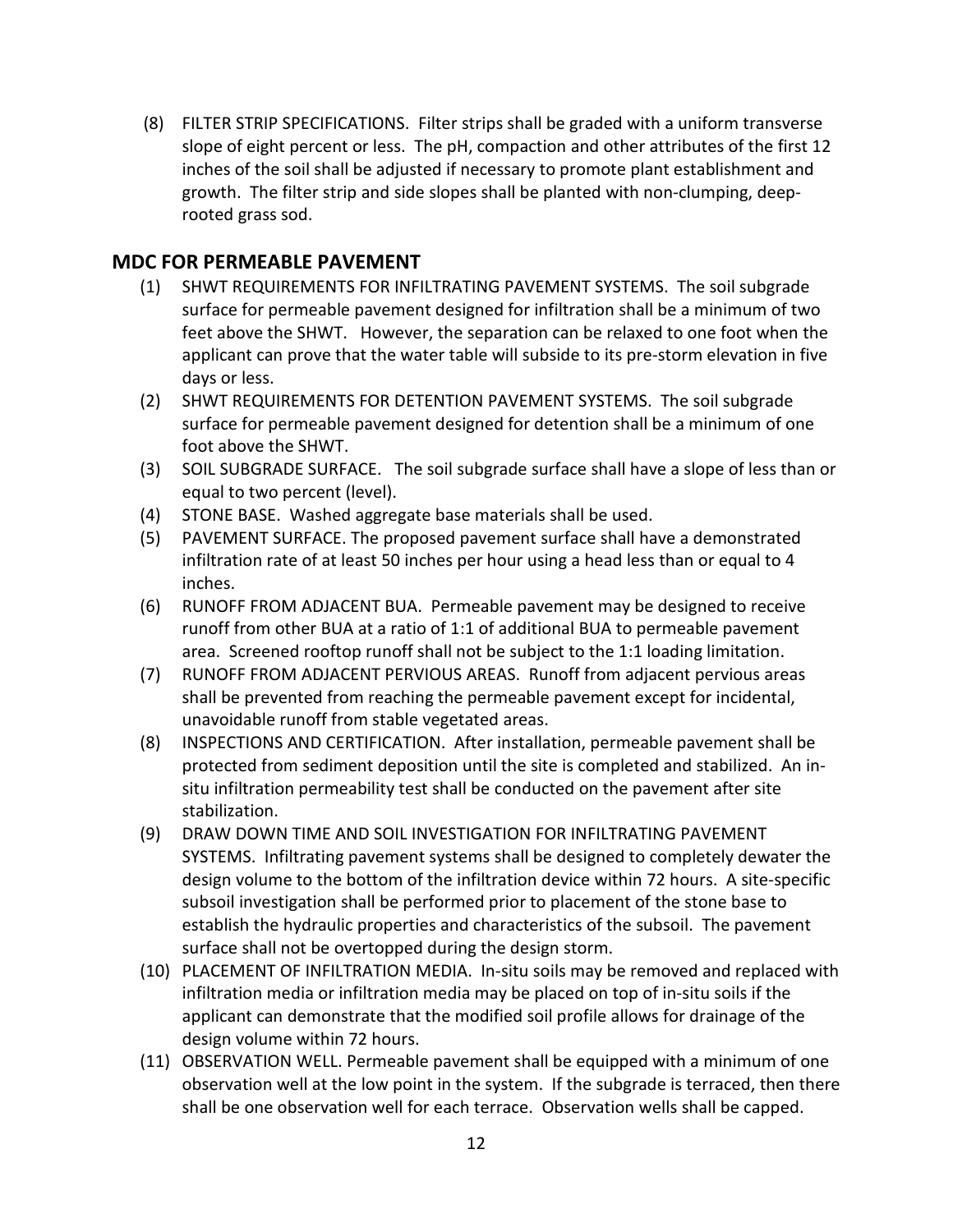- (12) DETENTION SYSTEMS. Pavement systems may be designed to detain stormwater in the aggregate for a period of two to five days.
- (13) EDGE RESTRAINTS. Edge restraints shall be provided around the perimeter of permeable interlocking concrete pavers (PICP) and grid pavers as well as anywhere permeable pavement (of any type) is adjacent to conventional asphalt.
- (14) RECOMMENDATION: CONTRACTORS. The use of certified and qualified contractors in accordance with industry standard documents shall be required and noted on both project plans and specifications.
- (15) RECOMMENDATION: GRADING WHEN DRY. The soil subgrade for infiltrating permeable pavement systems shall be graded when there is no precipitation. The aggregate base and permeable surface course should be completed as quickly as possible to reduce risk of soil subgrade compaction.
- (16) RECOMMENDATION: SITING. Permeable pavement should not be installed in those areas where toxic pollutants are stored or handled.
- (17) RECOMMENDATION: EDUCATE THE OWNER. The owner should be educated about the ongoing maintenance needs associated with permeable pavement systems; for example, not placing particulate matter on the pavement, allowable pavement loading rates, etc.
- (18) RECOMMENDATION: PERMEABLE CONCRETE AND ASPHALT SPECIFICATION. For permeable concrete, the mix design should be in accordance with the latest version of ACI 522.1 *Specification for Pervious Concrete*. For permeable asphalt, the mix design should be in accordance with NAPA's *Porous Asphalt Pavements for Stormwater Management* and CAPA's *Porous Asphalt Guide Specification*.
- (19) RECOMMENDATION: DOWNSPOUT OUTLETS. Downspout outlets or ground level impervious surfaces should not drain more than 1,000 square feet to a single point onto the permeable pavement.

#### **MDC FOR SAND FILTERS**

- (1) SHWT SEPARATION. The SHWT shall be at least two feet below the bottom of the sand filter for open-bottom designs and one foot below the bottom of the sand filter for closed-bottom designs. Exceptions to the one foot SHWT separation may be made if the sand filter does not drain the water table and it does not float.
- (2) PEAK ATTENTUATION. Sand filters may store peak attenuation volume above the design volume depth.
- (3) TWO CHAMBER SYSTEM. The sand filter shall include a sediment chamber and a sand chamber. It is recommended to provide equivalent storage volume in each chamber.
- (4) SEDIMENT/SAND CHAMBER SIZING. The volume of water that can be stored in the sediment chamber and the sand chamber above the sand surface combined shall be 0.75 times the design volume. The elevation of bypass devices shall be set above the ponding depth associated with this volume.
- (5) MAXIMUM PONDING DEPTH. The maximum ponding depth from the top of the sand to the outlet elevation shall be six feet.
- (6) FLOW DISTRIBUTION. Incoming stormwater shall be evenly distributed over the surface of the sand chamber.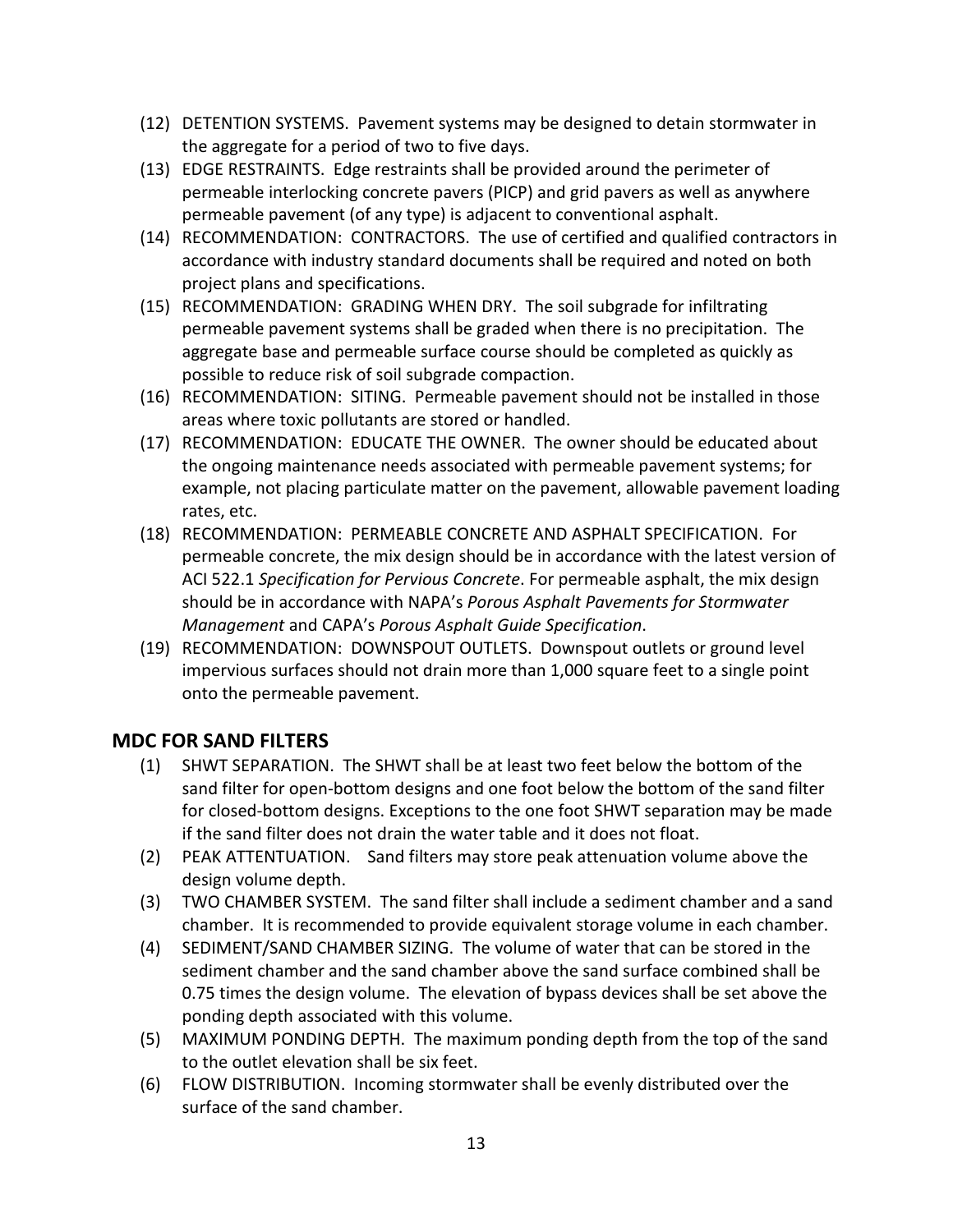- (7) SAND MEDIA SPECIFICATION. Sand media shall meet ASTM C33.
- (8) MEDIA DEPTH. The filter bed shall have a minimum depth of 18 inches, with a minimum depth of sand above the underdrain pipe of 12 inches.
- (9) MAINTENANCE OF MEDIA. The sand filter shall be maintained in a manner that results in a drawdown of at least two inches per hour at the sand surface.
- (10) CLEAN-OUT PIPES. At least one clean-out pipe shall be provided on each underdrain line. Clean out pipes shall be capped.
- (11) RECOMMENDATION: INTERNAL WATER STORAGE. An underdrain with internal water storage may be installed if the in-situ soil infiltration rate is two inches per hour or greater immediately prior to the initial placement of the media.

#### **MDC FOR POLLUTANT REMOVAL SWALES**

- (1) DESIGN STORM INTENSITY. The design storm intensity shall be 0.75 inch per hour.
- (2) HYDRAULIC RESIDENCE TIME. Minimum Hydraulic Residence Time shall be four minutes.
- (3) FLOW DEPTH. Flow depth for the design storm intensity may not exceed six inches.
- (4) CROSS-SECTIONAL SIDE SLOPES. Cross-sectional side slopes stabilized with vegetative cover shall be no steeper than 3:1 (horizontal to vertical). Steeper vegetated slopes may be considered on a case-by-case basis provided that it is demonstrated that the soils and vegetation will remain stable in perpetuity.
- (5) SHAPE. Swales shall be trapezoidal with a maximum bottom width of six feet.
- (6) SWALE LENGTH. Swale length shall be determined based on a minimum hydraulic retention time of four minutes.
- (7) SEASONAL HIGH WATER TABLE. Swales shall not be excavated below the SHWT.
- (8) GRASS SPECIFICATION. The grass species in the swale shall be non-clumping, deeprooted and rigid.
- (9) GRASS HEIGHT. Grass height shall be managed at an average of six inches. The grass shall not be cut lower than four inches.
- (10) CONVEYANCE OF LARGER STORMS. Swales shall non-erosively pass the ten-year storm.
- (11) SWALES DESIGNED AS OTHER SCMS. Any swale may be designed in accordance with the MDC for bioretention cells, infiltration systems or stormwater wetlands, and the design volume may be credited in accordance with the appropriate device.
- (12) RECOMMENDATION: FREEBOARD. Swales shall provide a minimum freeboard of six inches for the ten-year storm.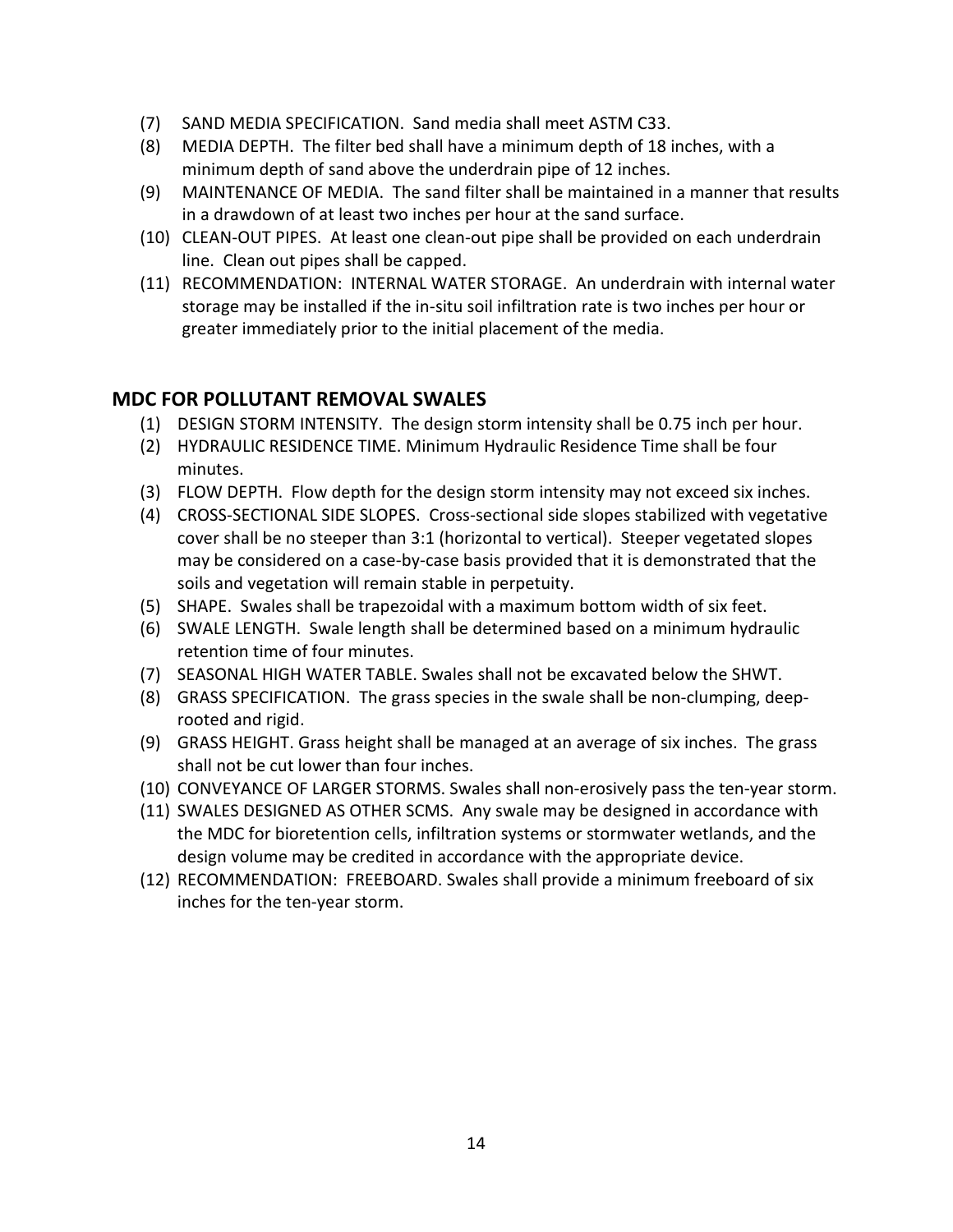## **MDC FOR RAINWATER HARVESTING SYSTEMS**

- (1) MAJOR COMPONENTS OF A RAINWATER HARVESTING SYSTEM. Rainwater harvesting systems shall include the following components:
	- a. A collection system;
	- b. A pre-treatment device to minimize gross and coarse solids collection in the tank;
	- c. A cistern or other storage device;
	- d. An overflow; and
	- e. A distribution system.
- (2) FATE OF CAPTURED WATER. Use or discharge of the captured water by either the use of the stormwater to meet a water demand or the discharge of the stormwater via a passive drawdown device to a vegetated infiltration area or another SCM.
- (3) SIZING. If the system is sized for 86 percent of the total annual runoff volume as demonstrated through water balance calculations, then the system shall receive full design volume credit. Smaller systems may be used in conjunction with other SCMs to reduce the design volume of the downstream device.
- (4) WATER DEMAND. The usage, type, volume, frequency and seasonality of water demand shall be established and justified.
- (5) WATER BALANCE CALCULATIONS. The water balance shall be calculated using the North Carolina State University Rainwater Harvester model or another continuous-simulation hydrologic model that calculates the water balance on a daily or more frequent timestep using a minimum of five representative years of actual rainfall records. The model shall account for withdrawals from the cistern for usage and for the active or passive drawdown as well as additions to the cistern by rainfall and runoff and by a make-up water source (if applicable).
- (6) MAKE-UP WATER SUPPLY. If a make-up water supply discharges into the cistern, this water volume shall be accounted for in the design.
- (7) DISTRIBUTION SYSTEM. The distribution system shall be tested for functionality prior to the completion of the RWH system. The design shall include a protocol for testing the functionality of the distribution system upon completion of the initial system and upon additions to the existing system.
- (8) SIGNAGE REQUIREMENTS. All harvested rainwater outlets (e.g. spigots, hose bibs), and appurtenances shall be labeled as "Non-Potable Water" to warn the public and others that the water is not intended for drinking. Passive drawdown devices, when employed, shall be marked with identifying signage or labels that are visible to owners and maintenance personnel.
- (9) RECOMMENDATION: AVOID ALGAE GROWTH. Cisterns should be constructed to prevent algae growth from entering the cistern.
- (10) RECOMMENDATION: WATER LEVEL INDICATOR. An indicator of water level should be visible to users and maintenance personnel.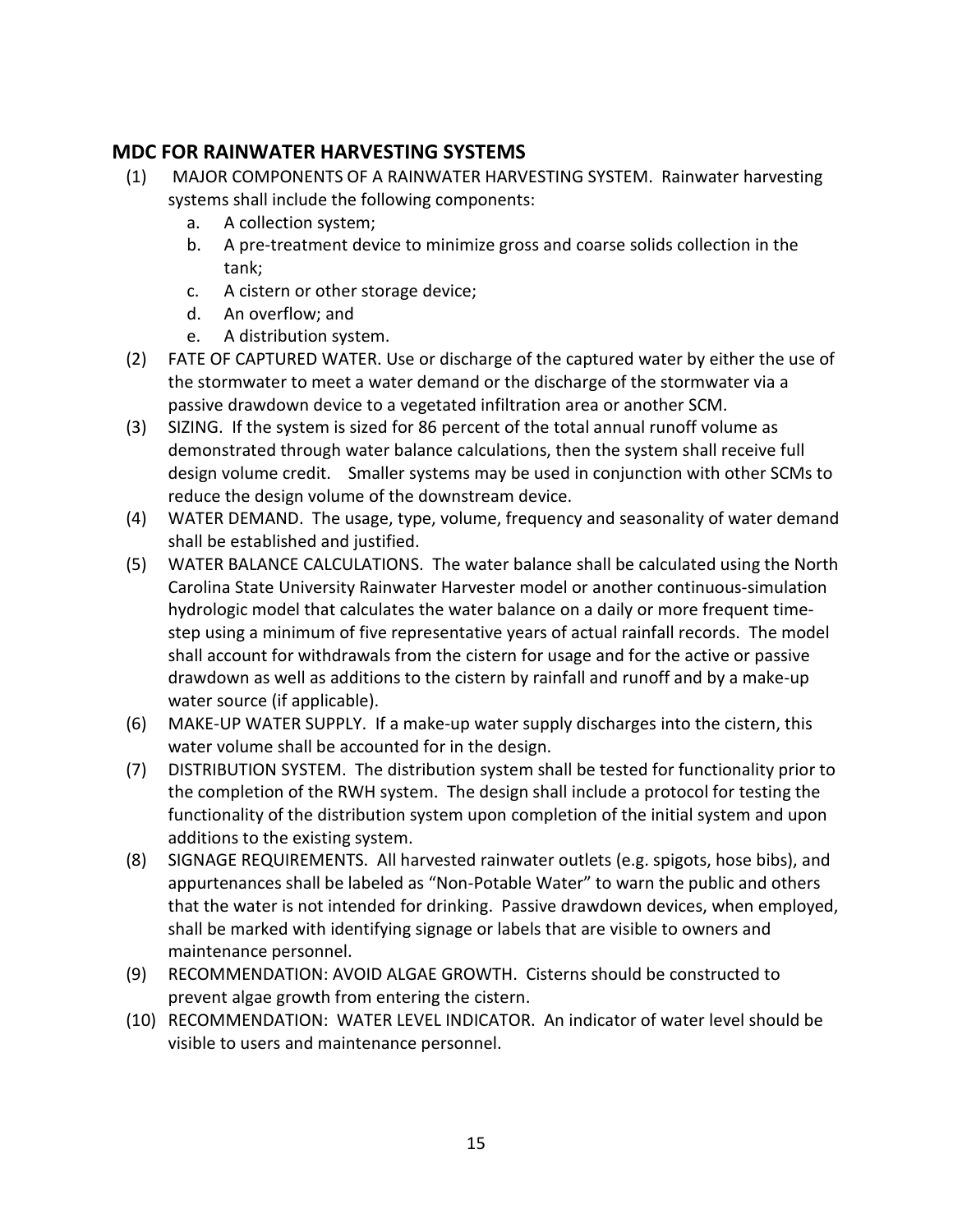- (11) RECOMMENDATION: SECURE APPURTENANCES. For commercial or institutional uses, all spigots, hose bibs or other outlets for the harvested rainwater should be of a type, or secured in a manner, that permits operation only by authorized personnel.
- (12) RECOMMENDATION: COLOR CODE EXTERIOR PIPING. For commercial or institutional uses, exterior distribution piping for the harvested rainwater should be color-coded, taped, or otherwise marked to identify the source of the water as non-potable.

## **MDC FOR GREEN ROOFS**

- (1) MEDIA SPECIFICATION. The maximum organic fraction of the media shall be ten percent by volume.
- (2) DESIGN VOLUME. The design volume for a green roof shall equal the media depth times the plant available water (PAW). The maximum rainfall depth that can be treated by a green roof is 1.5 inches.
- (3) MINIMUM MEDIA DEPTH. The minimum media depth shall be four inches if the roof will not be irrigated or three inches if the roof will be irrigated.
- (4) VEGETATION SPECIFICATION. The planting plan shall be designed to achieve a 75 percent vegetative cover within two years.
- (5) SLOPE. The green roof shall have a slope (or pitch) of no greater than eight percent unless a container system designed for a greater slope is used.
- (6) RECOMMENDATION: PROTECTION OF ROOF DRAINAGE. The green roof system shall include elements that protect roof drainage features such as inlets, gutters, pipes from intrusion by vegetation roots and growing media.
- (7) RECOMMENDATION: CONSTRUCTION PHASING. Green roofs should be the final portion of the roof system installed to prevent excessive trampling of vegetation and compaction of media.
- (8) RECOMMENDATION: ACCESS. Consider construction and maintenance access when locating green roofs.

## **MDC FOR DISCONNECTED IMPERVIOUS SURFACES**

- (1) DRAINAGE AREA FOR DISCONNECTED ROOFS. A maximum of 300 square feet of roof shall drain to each disconnected downspout unless a device is provided to spread the flow evenly across the entire width of the vegetated receiving area, in which case, the drainage area may be increased to 500 square feet. The receiving vegetated area shall be a rectangle of either 6 by 12 feet or 12 by 24 feet (width of vegetated area by length of run in direction of flow). The entire rectangle shall not include any impervious surface to ensure that water released from the roof does not run onto another impervious surface.
- (2) DRAINAGE AREA FOR DISCONNECTED PAVEMENT. For disconnected pavement, the receiving vegetated area shall be either 10 or 15 feet long. The maximum width of pavement run that may discharge to the vegetated area is 100 feet and the maximum slope of the pavement shall be 7 percent.
- (3) SLOPE OF THE VEGETATED RECEIVING AREA. The vegetated area shall have a maximum slope of 7 percent with land graded to promote sheet flow, except in Hydrologic Soil